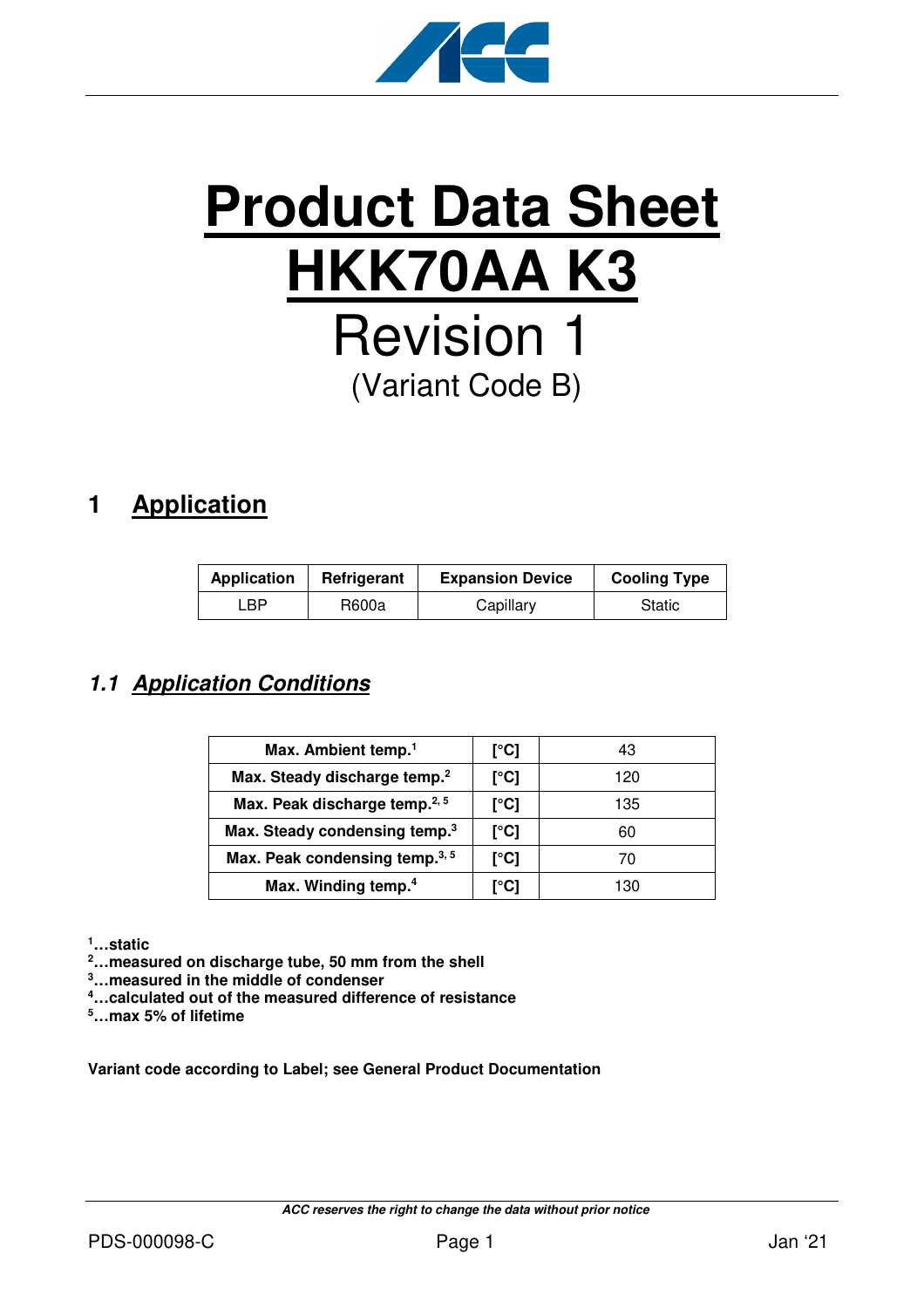

# **2 Mechanical Data**

| <b>Displacement</b>     | [cm <sup>3</sup> ] | 6,6         |
|-------------------------|--------------------|-------------|
| Net Weight <sup>1</sup> | [kg]               | 8,1         |
| Oil Type                |                    | mineral     |
| Oil Charge              | [ml]               | 165         |
| <b>Oil Viscosity</b>    | [cst]              | 5           |
| <b>Suction muffler</b>  |                    | Semi direct |
| <b>Free Gas Volume</b>  | [cm <sup>3</sup> ] | 1520        |
| Length L                | [mm]               | 194,2       |
| Width W                 | [mm]               | 151,5       |
| Height H                | [mm]               | 159         |

#### **1 ...Compressor without accessories**





 **ACC reserves the right to change the data without prior notice**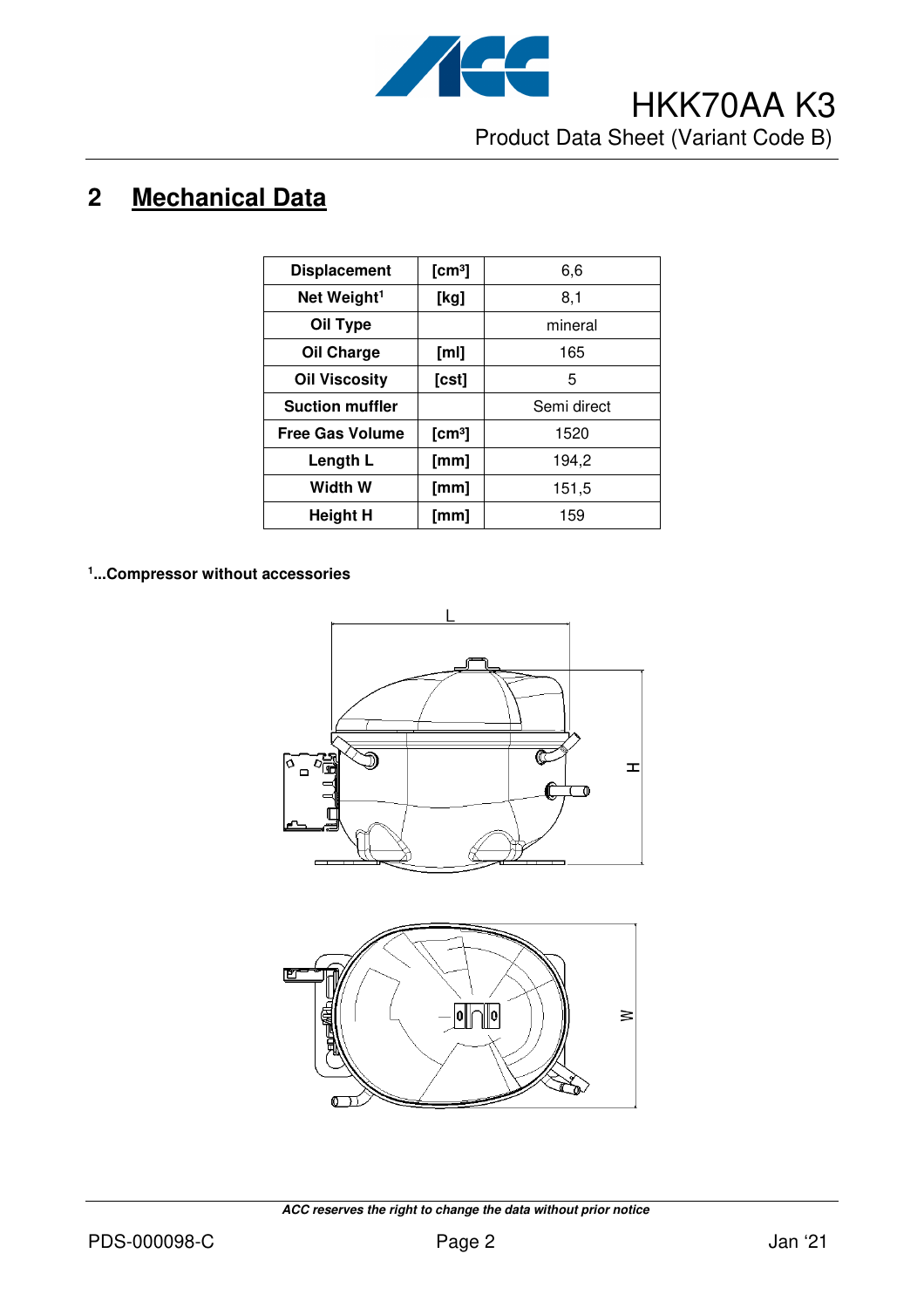

# **3 Electrical Data**

| <b>Power supply</b>                                 | [V]  | $220 - 240$ |
|-----------------------------------------------------|------|-------------|
| Voltage range <sup>1</sup>                          | [V]  | 187 - 264   |
| <b>Frequency</b>                                    | [Hz] | 50          |
| <b>Phase</b>                                        | [ph] |             |
| Motor type                                          |      | <b>RSCR</b> |
| Locked rotor current @ steady<br>state              | [A]  | 2,6         |
| Max. Locked rotor current /<br>measured after 4 sec | [A]  | 6,9/2,9     |
| Main wind. Resistance @ 25°C                        | [Ω]  | 32,8        |
| Start wind. Resistance @ 25°C                       | [Ω]  | 32,4        |

<sup>1</sup>...Operating and starting (starting condition @ +43°C windings temperature, 3,5 barA equalized **pressure)** 

**All data measured according to EN 60335** 

### **3.1 Electrical Component Data**

| <b>Terminal board</b>  |             | ECC.             |
|------------------------|-------------|------------------|
| <b>Starting device</b> | Code        | K <sub>100</sub> |
| <b>PTC</b>             | <b>Type</b> |                  |
| <b>Run Capacitor</b>   | [µF]        |                  |

### **3.2 Motor Protector**

| <b>Motor Protector</b> | <b>BDG</b>        | Senbao    |
|------------------------|-------------------|-----------|
| Type                   | AE 25 FJ $\times$ | B43 115 x |
| Code                   | F6                | МW        |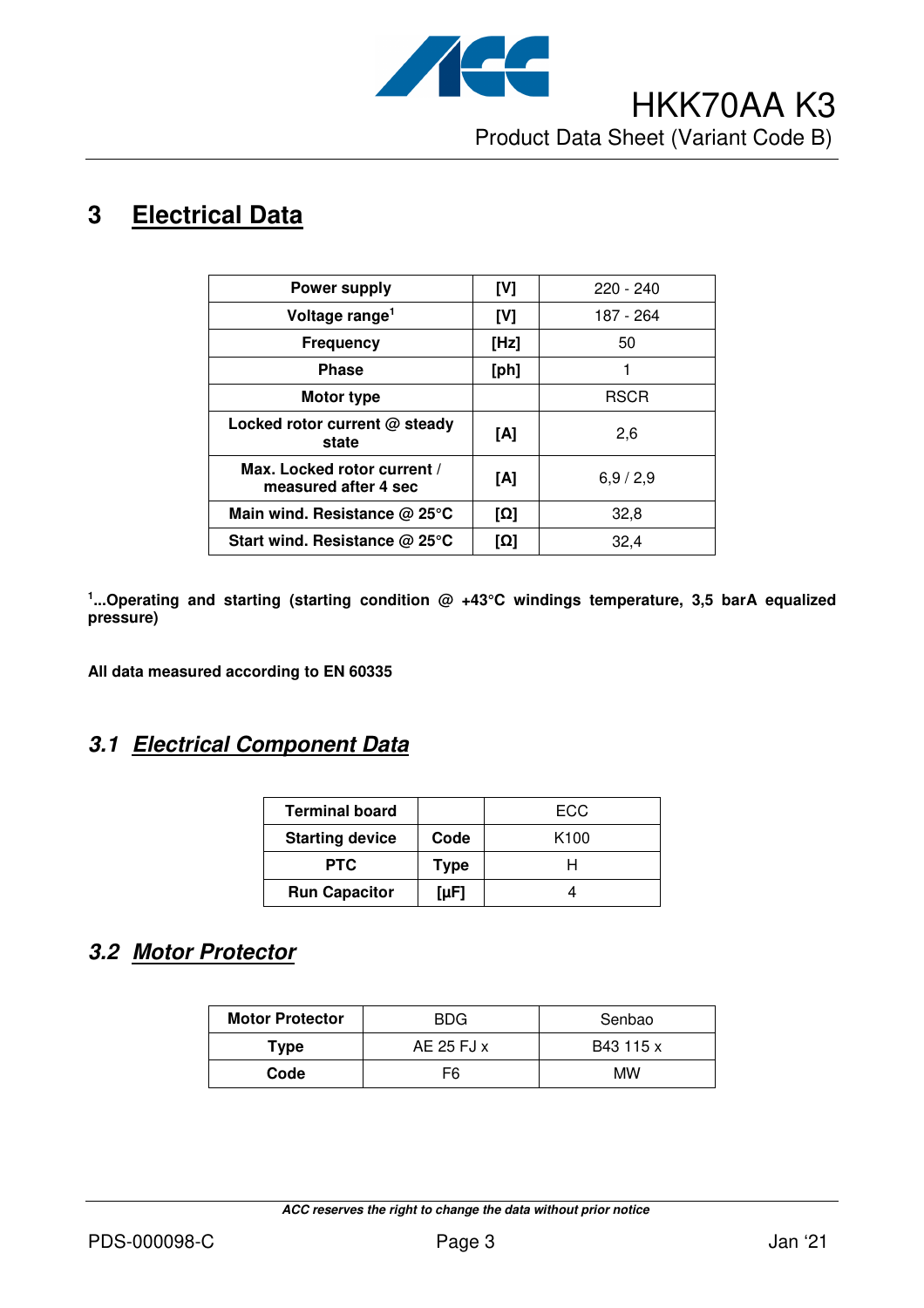

# **4 Performance Data**

## **4.1 Cooling Capacity, COP and Input Power**

**Performance Table Cooling Capacity @ ASHRAE / EN12900 (CECOMAF); 220V, 50Hz; [W]:** 

|            | Evap. temp. $[°C]$           |                 | $-35$ | -30  | $-25$ | $-23.3$ | $-20$ | $-15$ | $-10$ |
|------------|------------------------------|-----------------|-------|------|-------|---------|-------|-------|-------|
|            |                              | 40              | 59,4  | 84,5 | 114,3 | 125,5   | 148,9 | 188,1 | 232,0 |
| ල          | ုတ္                          | 45              | 57,5  | 82,0 | 111,5 | 122,7   | 146,0 | 185,5 | 230,0 |
| temp.      | ASHRAE                       | 50              | 55,6  | 79,5 | 108,7 | 119,8   | 143,2 | 183,0 | 228,0 |
|            |                              | 55              | 53,7  | 77,0 | 105,9 | 117,0   | 141,0 | 180,4 | 226,0 |
| Condensing |                              | 60              | 51,8  | 74,5 | 103,1 | 114,2   | 137,5 | 177,8 | 224,0 |
|            | EN12900<br>(CECOMAF)<br>[°C] | C <sub>55</sub> | 44,0  | 63,0 | 87,0  | 97,0    | 116,0 | 148,0 | 186,0 |

#### **Performance Table COP with RC @ ASHRAE / EN12900 (CECOMAF); 220V, 50Hz; [W/W]:**

|            | Evap. temp. $[°C]$                  |                 | $-35$ | -30  | $-25$ | $-23,3$ | -20  | $-15$ | $-10$ |
|------------|-------------------------------------|-----------------|-------|------|-------|---------|------|-------|-------|
|            |                                     | 40              | 1,36  | 1,66 | 1,96  | 2,06    | 2,26 | 2,56  | 2,86  |
| ☺          | ုတ္                                 | 45              | 1,30  | 1,58 | 1,86  | 1,96    | 2,14 | 2,42  | 2,70  |
| temp.      | ASHRAE                              | 50              | 1,24  | 1,50 | 1,76  | 1,85    | 2,02 | 2,28  | 2,54  |
|            |                                     | 55              | 1,19  | 1,43 | 1,66  | 1,75    | 1,90 | 2,14  | 2,38  |
| Condensing |                                     | 60              | 1,13  | 1,35 | 1,57  | 1,64    | 1,78 | 2,00  | 2,22  |
|            | <b>EN12900</b><br>(CECOMAF)<br>[°C] | C <sub>55</sub> | 0.98  | 1,18 | 1,38  | 1,45    | 1,57 | 1,77  | 1,96  |

#### **Performance Table Input Power with RC @ ASHRAE / EN12900 (CECOMAF); 220V, 50Hz; [W]:**

|            | Evap. temp. $[°C]$                  |                 | $-35$ | -30  | $-25$ | $-23.3$ | $-20$ | $-15$ | $-10$ |
|------------|-------------------------------------|-----------------|-------|------|-------|---------|-------|-------|-------|
|            |                                     | 40              | 43,8  | 51,0 | 58,4  | 61,0    | 65,9  | 73,5  | 81,1  |
| ☺          | <u>ု</u><br>၁                       | 45              | 44,2  | 51,9 | 60,0  | 62,8    | 68,3  | 76,7  | 85,2  |
| temp.      | ASHRAE                              | 50              | 44,6  | 52,9 | 61,7  | 64,8    | 70,9  | 80,2  | 89,6  |
|            |                                     | 55              | 45,1  | 54,0 | 63,6  | 67,0    | 73,8  | 84,3  | 95,0  |
| Condensing |                                     | 60              | 45,7  | 55,2 | 65,8  | 69,6    | 77,1  | 88,9  | 101,0 |
|            | <b>EN12900</b><br>(CECOMAF)<br>[°C] | C <sub>55</sub> | 45,1  | 54,0 | 63,6  | 67,0    | 73,8  | 84,3  | 95,0  |